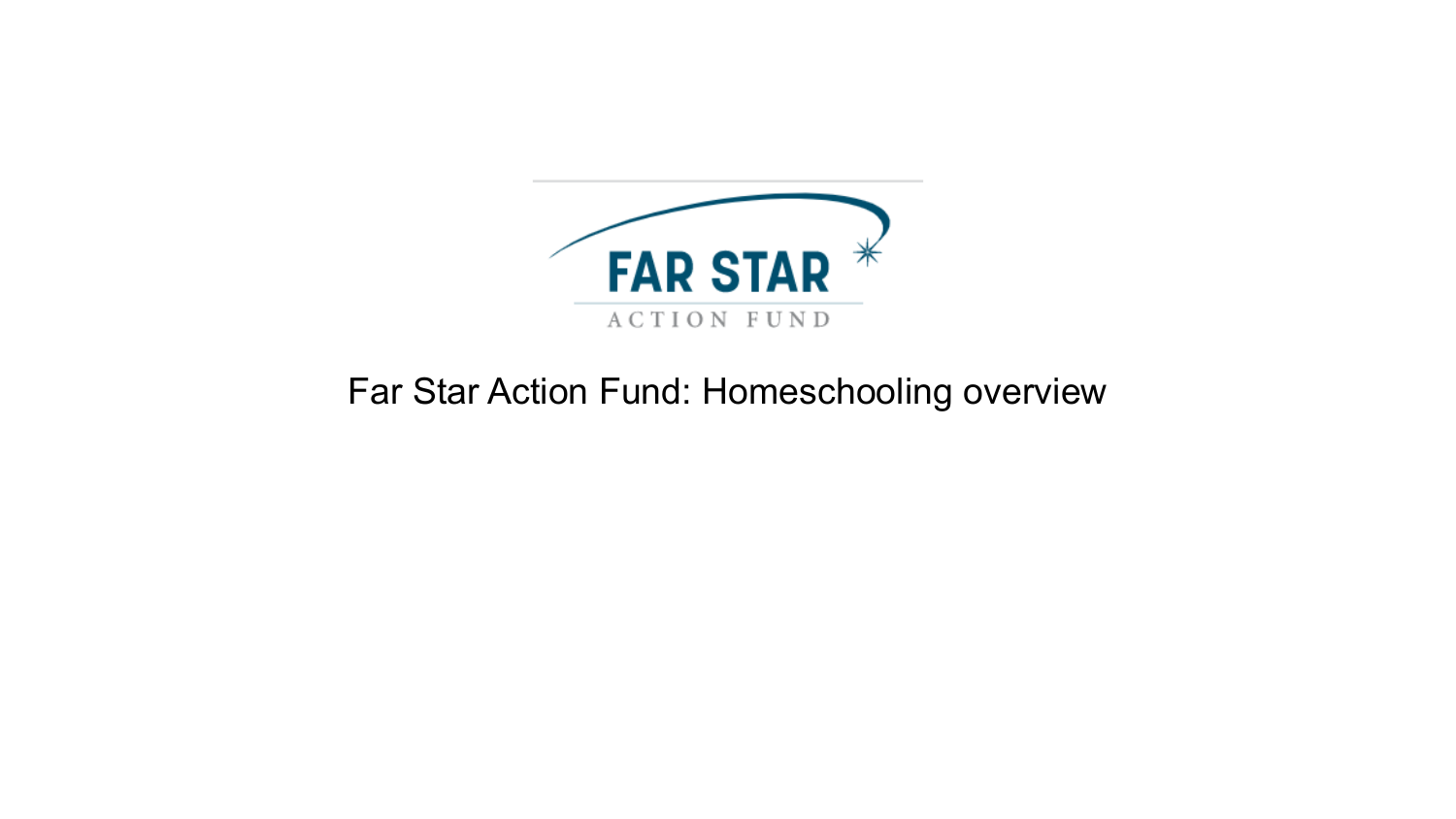The target outcome of this project is to better understand the homeschool landscape to develop an informed plan to reach homeschool students

### **Foundational questions:**

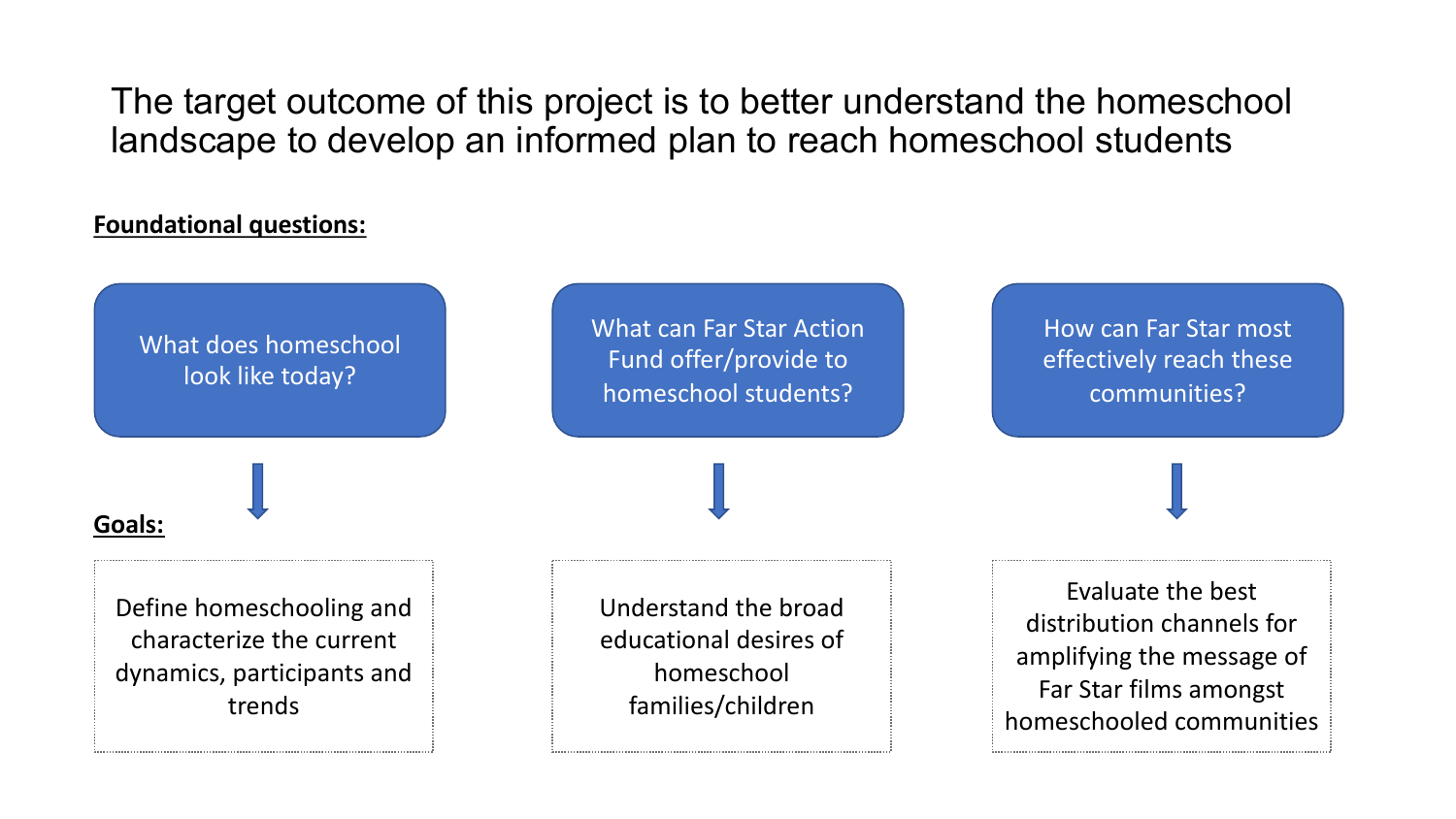## Agenda

- Homeschooling overview: "What does homeschool look like today?"
	- History
	- Growth
	- Requirements
	- School types
- Homeschool organizations: "What types of groups or organizations do homeschooled families most commonly interact with?"
	- Types of organizations
	- Pathways to partnership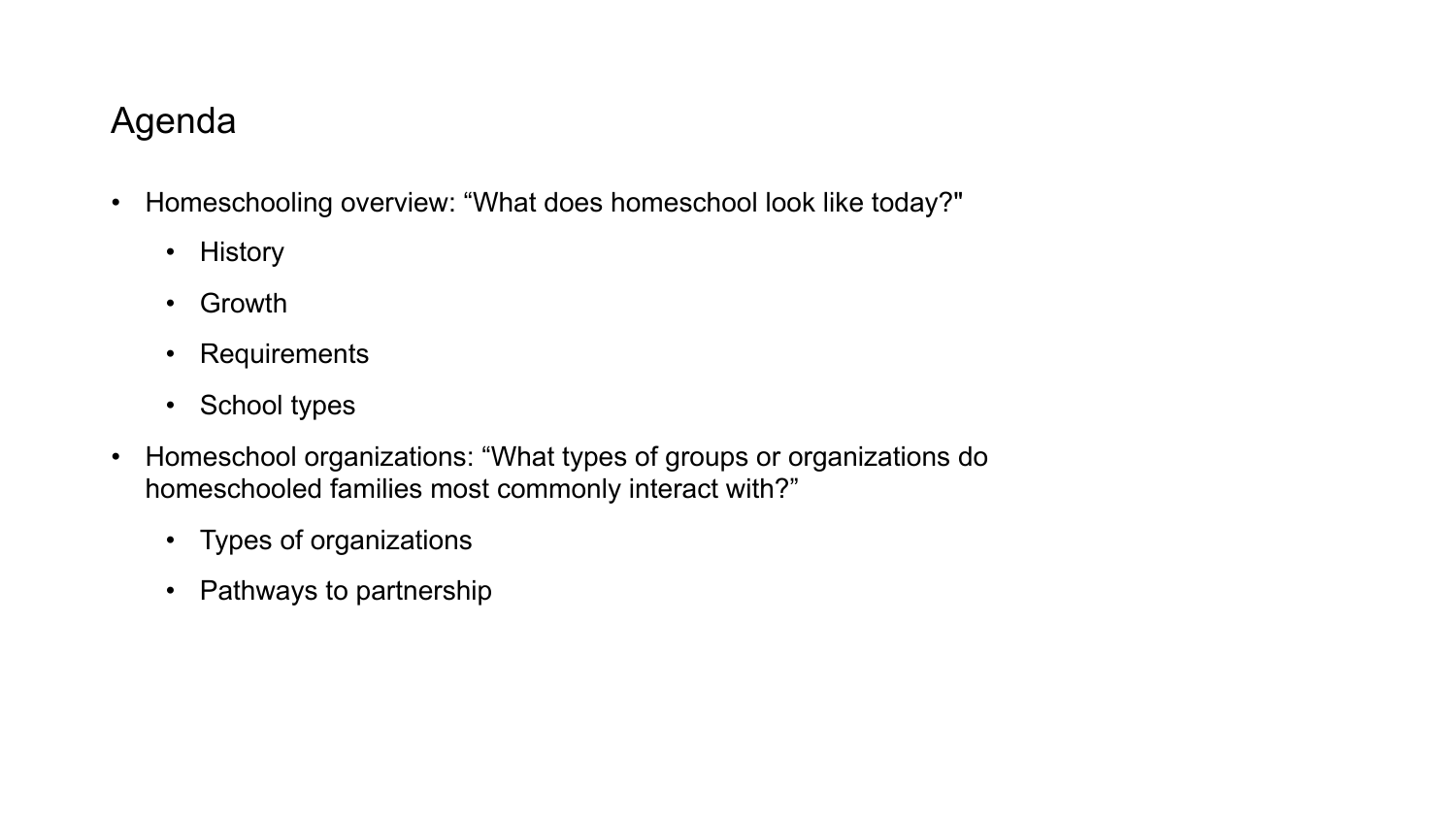Following its legalization in the 1970s, the rate of homeschooling has grown steadily among U.S. families, spiking in 2020 due to the pandemic

- 1970s: Homeschooling movement begins driven by parent's desire for greater control over educational content and quality
- 1972: Supreme Court upholds parents right to homeschool children given religious motivations
	- For many years, religious motivations were the primary driver of homeschooling
- 1993: Homeschooling is legalized in all 50 states
- 1990 2000: Growth in homeschooled students fuels development of advocacy networks and growing lobbying power
- 2020: COVID pandemic disrupts traditional schooling methods for millions, pushing many parents to explore alternative education paths

## **GROWTH OF HOMESCHOOLING IN THE UNITED STATES**



. Governments restricted schools during the past year. The X-axis is not to scale for 2016 to 2021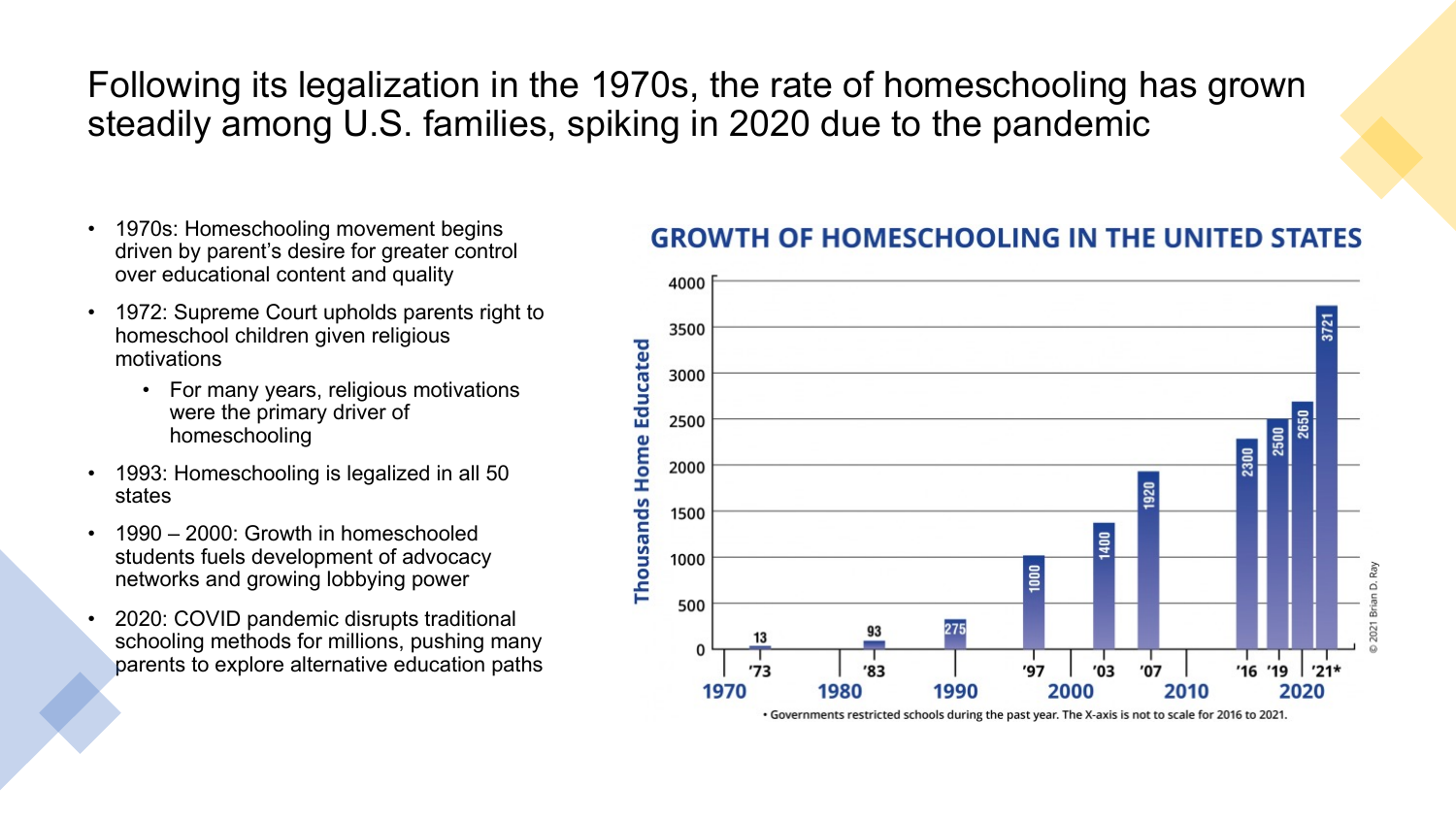# The pandemic significantly accelerated a shift towards homestic homestic homes particularly among certain demographics

- The pandemic fueled a shift to home education as parents sought alternatives to online education
	- From Spring 2020 to Fall 2020 homeschooled students grew from **3% to 11% of the population**
	- The longevity of this shift remains unclear, but experts anticipate **continued use of digital or hybr[id learning options](https://www.nheri.org/research-facts-on-homeschooling)**
- Demographics: This shift to homeschooling was **most pronounced in Black and Hispanic families**, who cited pervasive racism and discrimination as a primary driver of adoption
	- However, even prior to the pandemic 41% of homeschooling students were non-white (e.g., Black, Asian, Hispanic)^
- Geography\*: Certain geographies saw outsized growth of homeschooling with 5 states seeing growth over 11% (AL, FL, MI, OK, VT, WV)



at Home data file (Schenecta Montgomery, Schoharie and

| <b>RACE/ETHNICITY</b> | <b>RATE OI</b><br><b>HOUSEI</b> |
|-----------------------|---------------------------------|
|                       | <b>SPRING</b>                   |
| White (non-Hispanic)  | 5.7%                            |
| Black                 | 3.3%                            |
| :Hispanic             | 6.2%                            |
| Asian                 | 4.9%                            |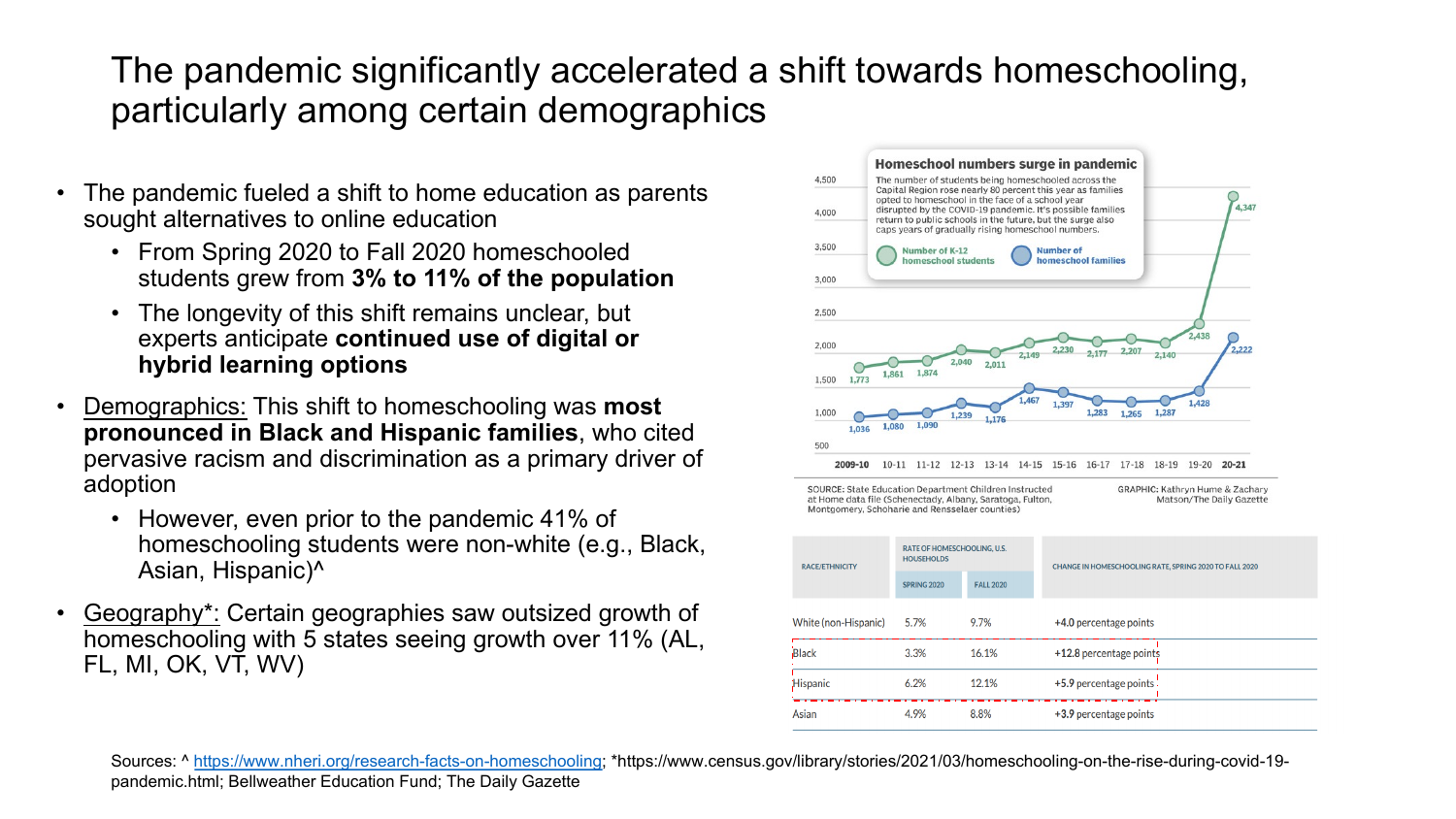The shift towards homeschooling was fueled by a shift out of both public and private schools, and primarily driven by middle-and-lower- income families

- Both **public and private schools saw significant decreases** in enrollment during the pandemic
	- Parents primarily cited the attractiveness of alternative learning<br>formats (e.g., mixed, online, or in-person) and better ability to meet a child's well-being and mental health as reasons for shift to homeschooling
	- Lower-income parents cited learning format (e.g, online or inperson) as the primary cause of switching
- **Middle-and low-income parents were the fastest growing segment in homeschooling** during the pandemic
	- However, lower-income families generally perceived homeschooling as "free" and did not spend money to support it, suggesting educational quality may have suffered in the shift
- Similarly, **families in rural areas saw greater shift towards homeschooling** than urban or suburban zones
	- These areas are often lower-income and may speak to parents limited options to pursue more costly alternatives like private education or learning pods



#### ESTIMATED ENROLLMENT BY SCHOOL TYPE, PRE-COVID-19 VS. FALL 2020, DURING COVID-19



**Homeschool** 

#### Sources: Tyton Partners "School Distrupted: The Impact of COVID-19 on Parent Agency and the K-12 Ecosystem"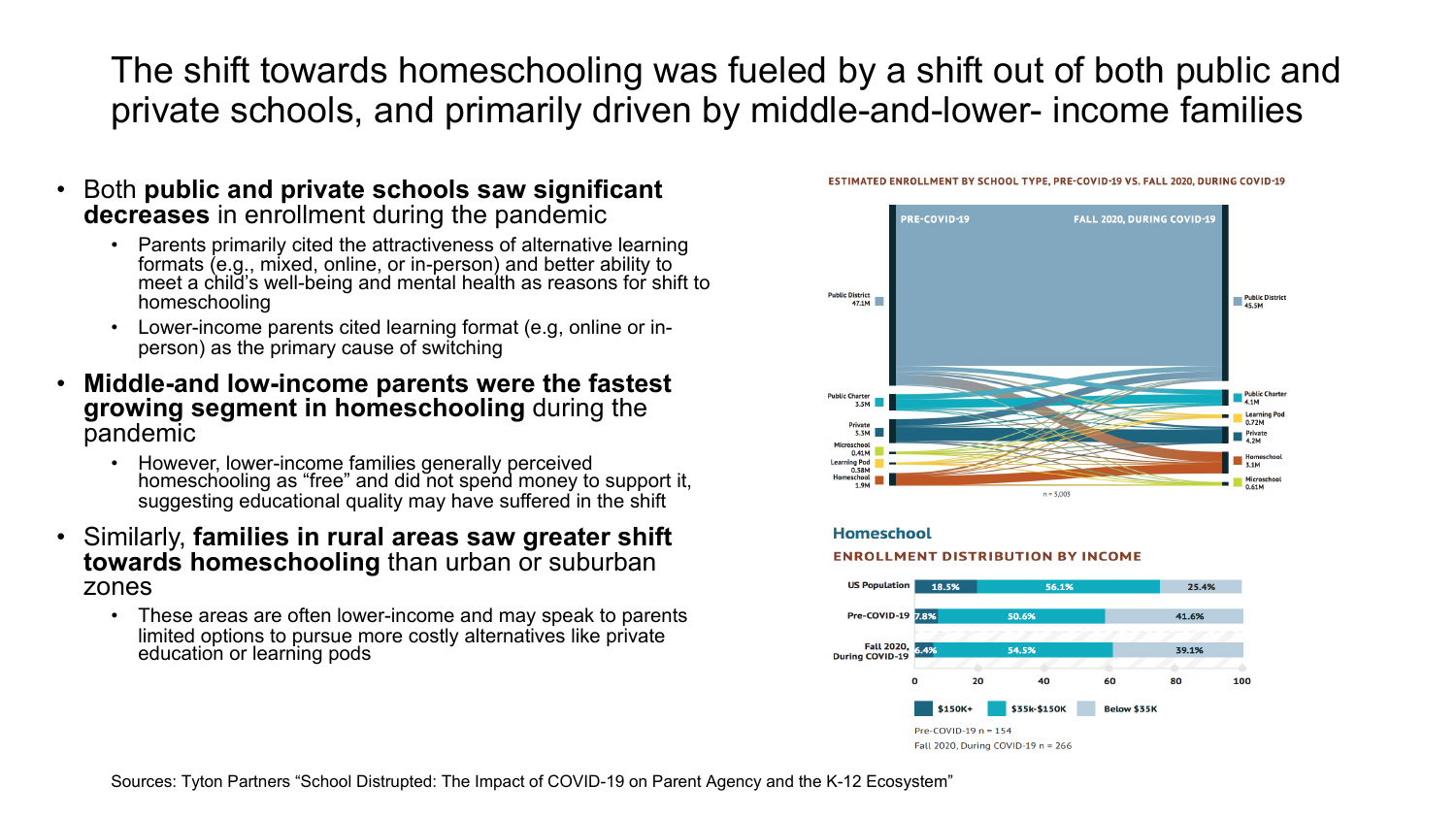Homeschool requirements vary significantly by state; most require notification and record keeping while few require teacher certification

• The level of homeschool regulation usually varies across 4 categories in control and standards:



Notes: \*Few states with curriculum control in place have means or systems to check curriculum is being taught Sources: Mercato Foundation; https://kidskonnect.com/articles/a-full-breakdown-of-the-homeschool-laws-by-state-what-do-you-need-to-be-aware-of/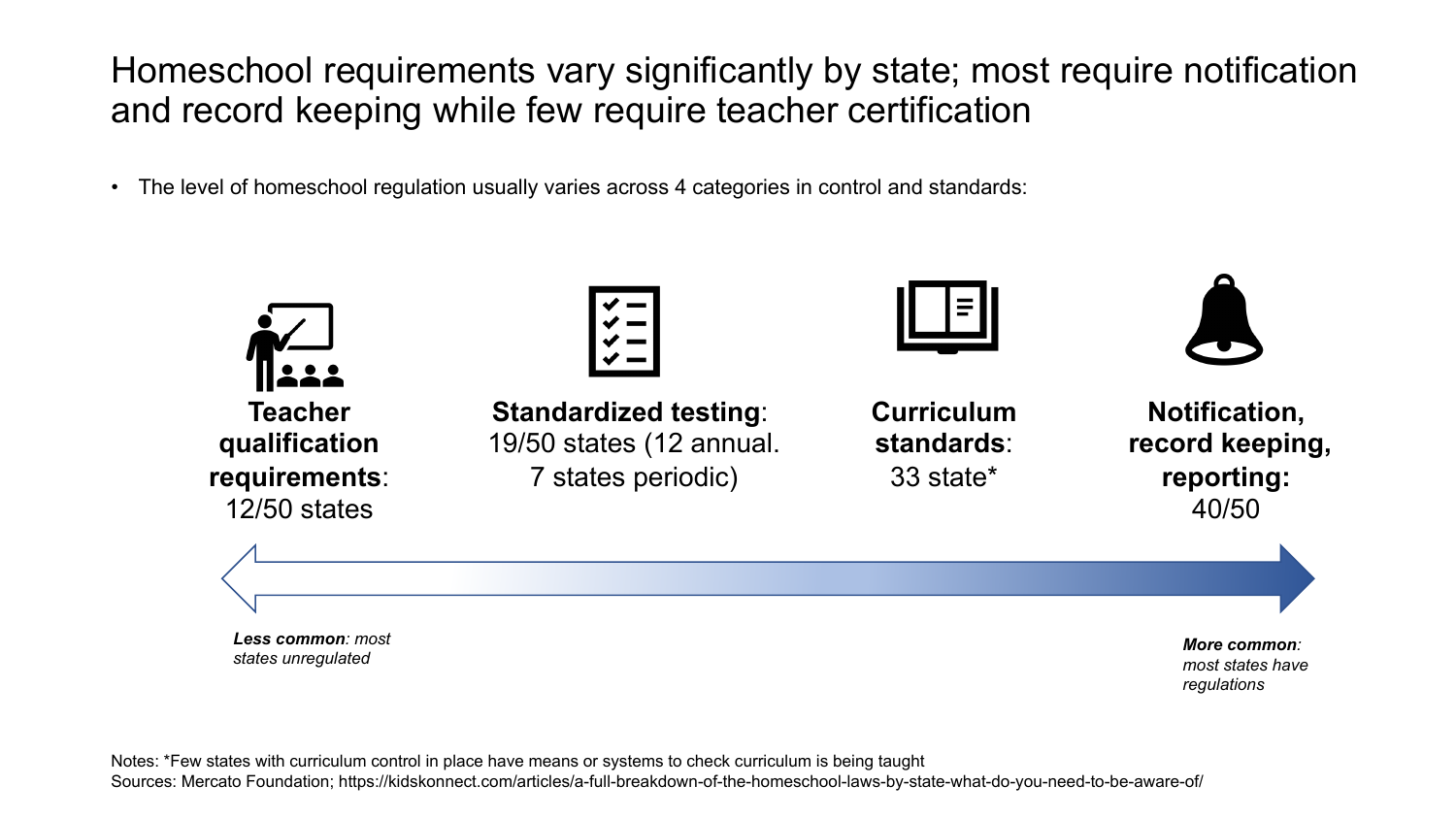Most homeschooling is conducted under 4 models: Virtual charter schools, micro-schools, learning pods, or individual instruction

|                               | <b>Public virtual charter school:</b>                                                                                              | Micro-schools:                                                                                                                  | <b>Learning pods:</b>                                                                                           | Individual (family)<br>instruction:                                                     |
|-------------------------------|------------------------------------------------------------------------------------------------------------------------------------|---------------------------------------------------------------------------------------------------------------------------------|-----------------------------------------------------------------------------------------------------------------|-----------------------------------------------------------------------------------------|
| <b>Definition:</b>            | For-profit online or blended<br>schools which function as<br>alternatives to traditional public<br>education                       | Small, independent schools<br>characterized by size and<br>structure; often facilitated by for-<br>profit micro-school networks | Small groups of school-age children<br>learning in tandem; may be used as a<br>supplement to traditional school | Children receive primary<br>instruction at home usually<br>led by a parent or caretaker |
| Funding:                      | • Receive government<br>funding<br>• Est. \$10,000 per student                                                                     | Commonly funded by families,<br>certain states have provided<br>public funding<br>• Est. \$5,000 per student                    | Funded by families                                                                                              | Funded by families                                                                      |
| <b>Curriculum</b><br>sources: | Developed internally                                                                                                               | - Internally developed<br>- Leverage online learning resources<br>(e.g., Khan Academy)                                          | - Common to utilize online resources<br>or curricula providers (e.g., Khan<br>Academy, ABCMouse)                | - Online<br>- Self-developed<br>Sourced from religious or cultural<br>organization      |
| Teaching<br>agents:           | Blend of self-teaching and<br>support from on-staff<br>'guides/coaches'                                                            | Blend of self-teaching and<br>instruction from<br>professional teachers                                                         | - Parents<br>- Hired professional tutors,<br>teachers, coaches                                                  | - Parents                                                                               |
| <b>Example orgs:</b>          | • K12, Inc (Stride)<br><b>Connections Academy</b><br>by Pearson<br>$\mathbf{a}$ and $\mathbf{a}$ and $\mathbf{a}$ and $\mathbf{a}$ | • Prenda Learning<br>• My Hightech<br>Acta Academy<br><b>Wildflower Schools</b>                                                 | Facilitators:<br><b>Get Selected</b><br>Facebook groups                                                         | $\cdot$ N/A                                                                             |

Sources: Tyton Partners; Bellweather Education Fund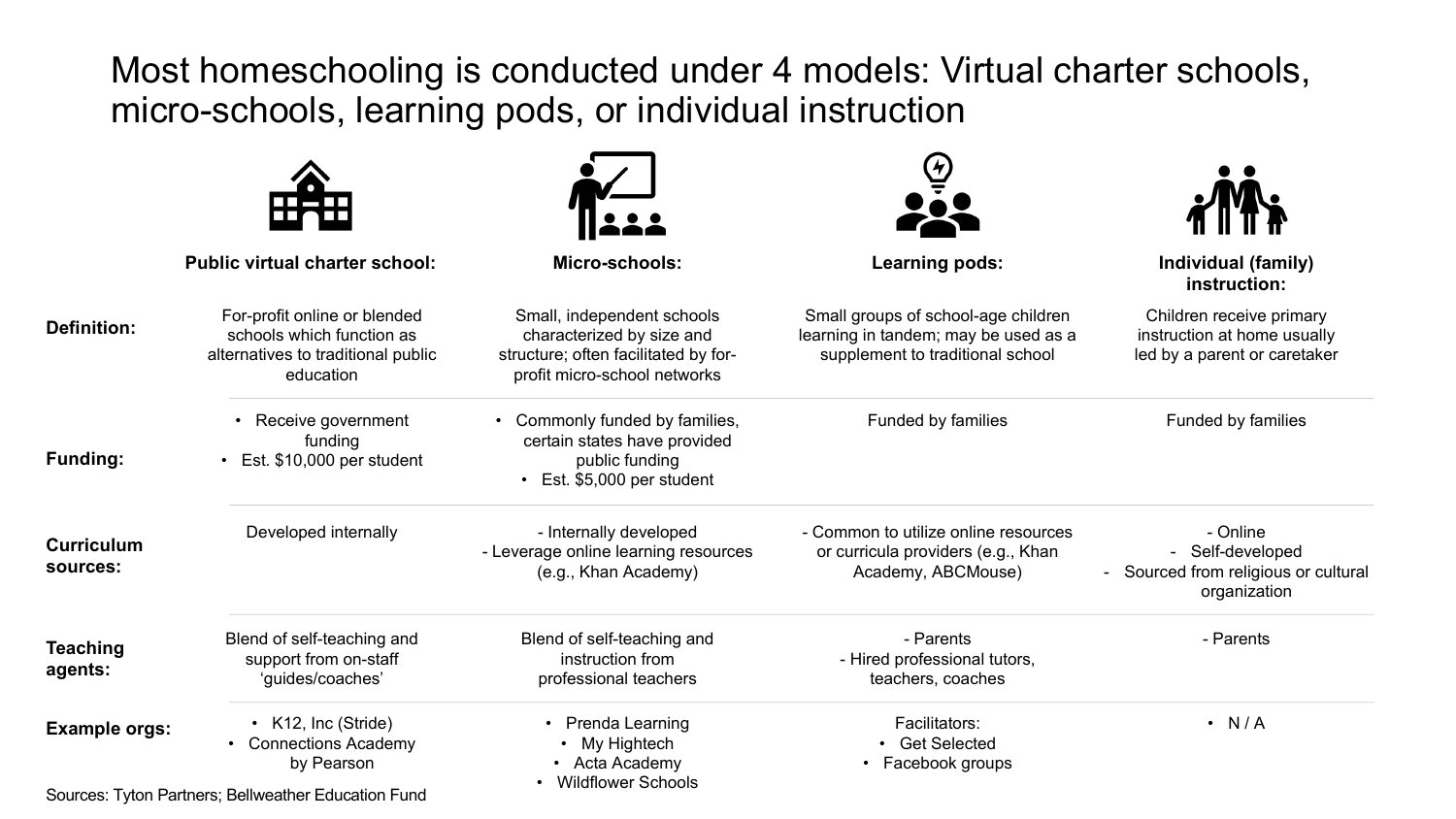There are a variety of institutions which regularly interface with homeschool families; Far Star could potentially partner with any of these organizations



homeschooling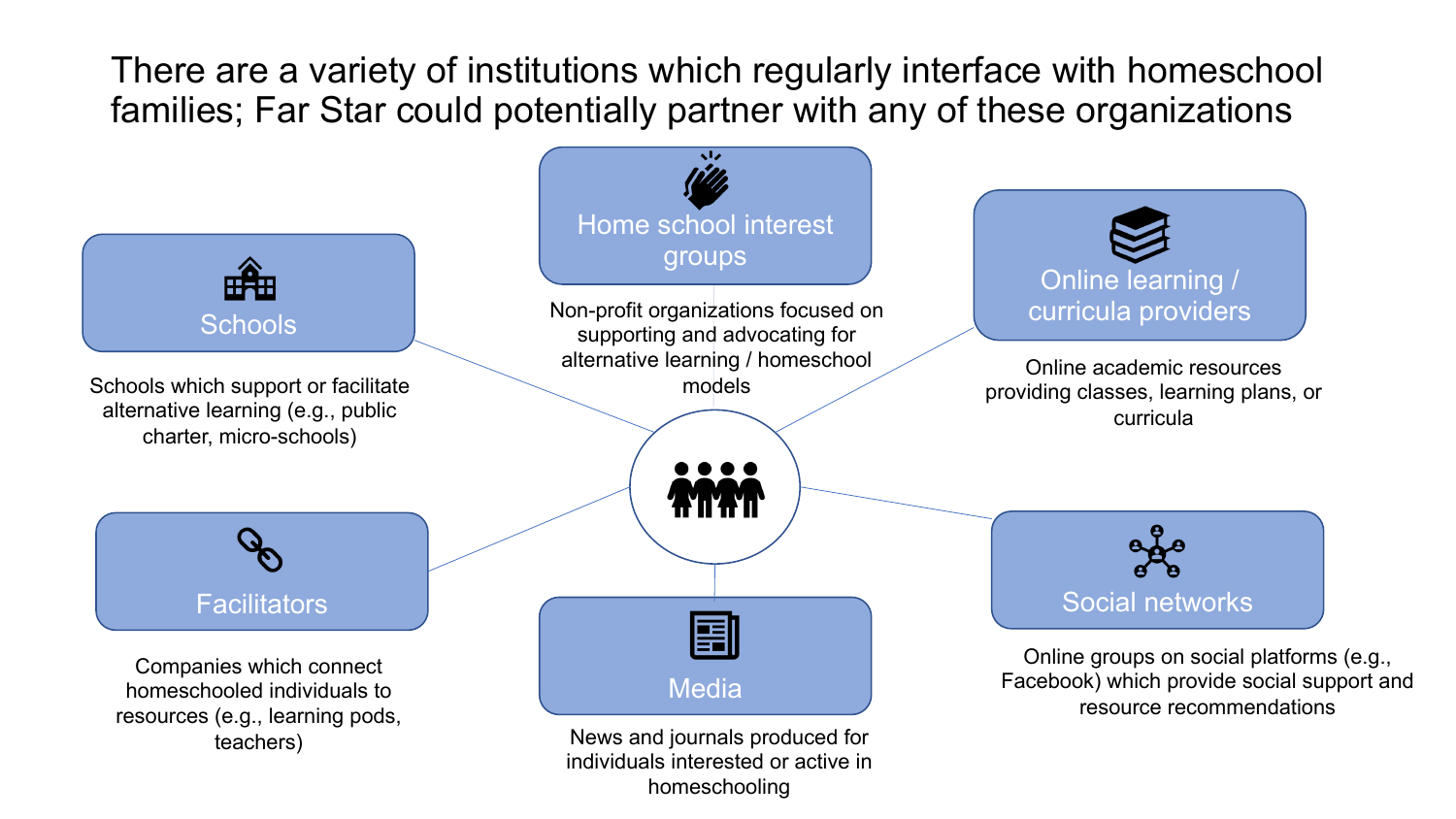The choice of a homeschool-affiliated partner institution will likely be influenced by the type of educational experience Far Star looks to provide

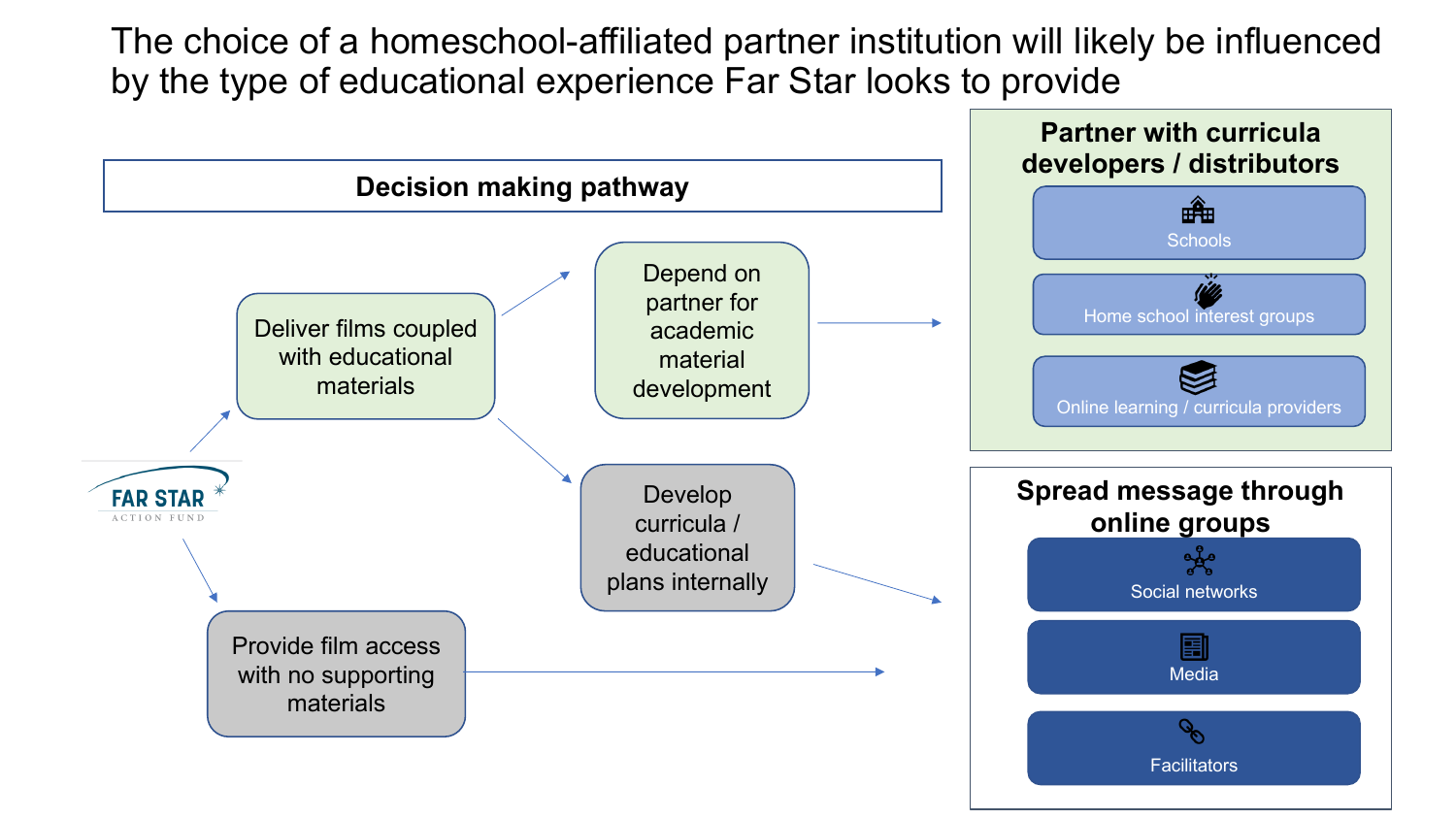It may be valuable to partner with institutions which develop curriculum to reach a broad audience of homeschooled children

|                    | <b>HEH</b><br><b>Schools</b>                                                                                    | <b>Online learning /</b><br>curricula providers                                                                                           | stz<br>Home school interest<br>groups                                                                                                                    |                                                                                                                 |
|--------------------|-----------------------------------------------------------------------------------------------------------------|-------------------------------------------------------------------------------------------------------------------------------------------|----------------------------------------------------------------------------------------------------------------------------------------------------------|-----------------------------------------------------------------------------------------------------------------|
| <b>Definition:</b> | Small groups of school-age children<br>learning in tandem; may be used as<br>a supplement to traditional school | Online class providers, many are<br>specialized for certain grade levels,<br>learning styles, or interests (e.g.,<br>religious, cultural) | Non-profit organizations focused on<br>supporting, creating educational<br>resources for, and advocating for<br>alternative learning / homeschool models |                                                                                                                 |
| <b>Examples:</b>   | K12, Inc.<br>Connections Academy (Pearson)                                                                      | Khan Academy<br><b>ABCMouse</b><br><b>Emile School</b><br>Outschool<br>Tinkergarten                                                       | Seton Home Study <sup>^</sup> School -<br>Sonlight <sup>^</sup><br><b>Black Home educators</b><br>Fund*<br><b>Environmental Scouts*</b>                  | <b>Bellweather Foundation</b><br>Legal Aid Funds (e.g.,<br>HomeSchool Legal<br>Defense Fund)<br>Lobbyist groups |
| Volume /<br>reach: | K12, Inc: 170,000<br>$\blacksquare$<br><b>Connections Academy</b><br>(Pearson): 100,000                         | Khan Academy: 48<br>million<br>Outschool: 300,000                                                                                         | Seton Home Study <sup>1</sup> : 20,000<br>Black Home Educators Fund*: 35,000                                                                             |                                                                                                                 |

**Partnership potential:**

Partner with large curriculum developing organizations to access broad network and put Far Star Films into more online / homeschooled curriculums

Note : ^Indicates religious focus \*Indicates cultural focus